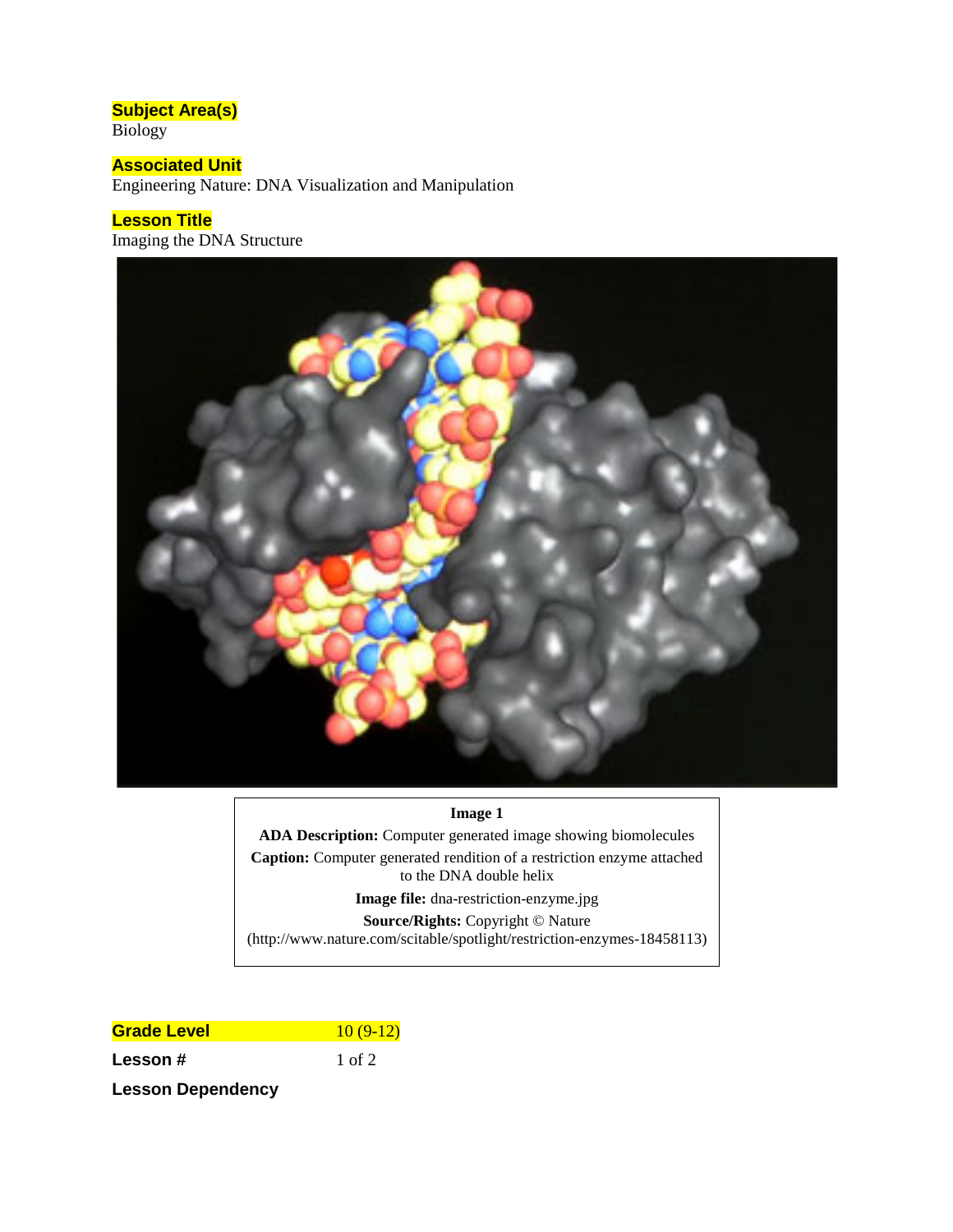#### **Time Required**

50 minutes

#### **Summary**

The structure of the DNA and of some proteins is very complex and the function of proteins and enzymes is dependent on

#### **Engineering Connection**

Visualization of small structures such as molecular structures of complex proteins and genetic material (DNA) is based on engineering discoveries and breakthroughs in physics at small scales. Imaging technologies such as x-ray and scanning electron microscopy—used in by scientists and engineers to image microscopic structures—are also used by biomedical engineers and biologists to study biomolecules, cells, and tissue samples. Microfluidics concepts and devices used to study colloidal particle flow are also employed by biologist to study and filter biomolecules. Gel electrophoresis is one example of engineering applications that are used by biologists to compare fragments of DNA samples.

#### **Engineering Category** = #1

Choose the category that best describes this lesson's amount/depth of engineering content:

- 1. Relating science and/or math concept(s) to engineering
- 2. Engineering analysis or partial design
- 3. Engineering design process

#### **Keywords**

Aorta, arteries, blood, cardiovascular, circulatory system, heart, valve, vascular, ventricle

#### **Educational Standards**

Biology: Texas Essential Knowledge and Skills (112.34. Biology, Beginning with School Year 2010-- 2011)

(b) (3) Scientific inquiry. Scientific inquiry is the planned and deliberate investigation of the natural world. Scientific methods of investigation are experimental, descriptive, or comparative. The method chosen should be appropriate to the question being asked.

(c) (2) Scientific processes. The student uses scientific methods and equipment during laboratory and field investigations. The student is expected to:

(B) know that hypotheses are tentative and testable statements that must be capable of being supported or not supported by observational evidence. Hypotheses of durable explanatory power which have been tested over a wide variety of conditions are incorporated into theories;

(C) know scientific theories are based on natural and physical phenomena and are capable of being tested by multiple independent researchers. Unlike hypotheses, scientific theories are wellestablished and highly-reliable explanations, but they may be subject to change as new areas of science and new technologies are developed;

(D) distinguish between scientific hypotheses and scientific theories;

(E) plan and implement descriptive, comparative, and experimental investigations, including asking questions, formulating testable hypotheses, and selecting equipment and technology;

(c) (10) Science concepts. The student knows that biological systems are composed of multiple levels. The student is expected to:

(C) analyze the levels of organization in biological systems and relate the levels to each other and to the whole system.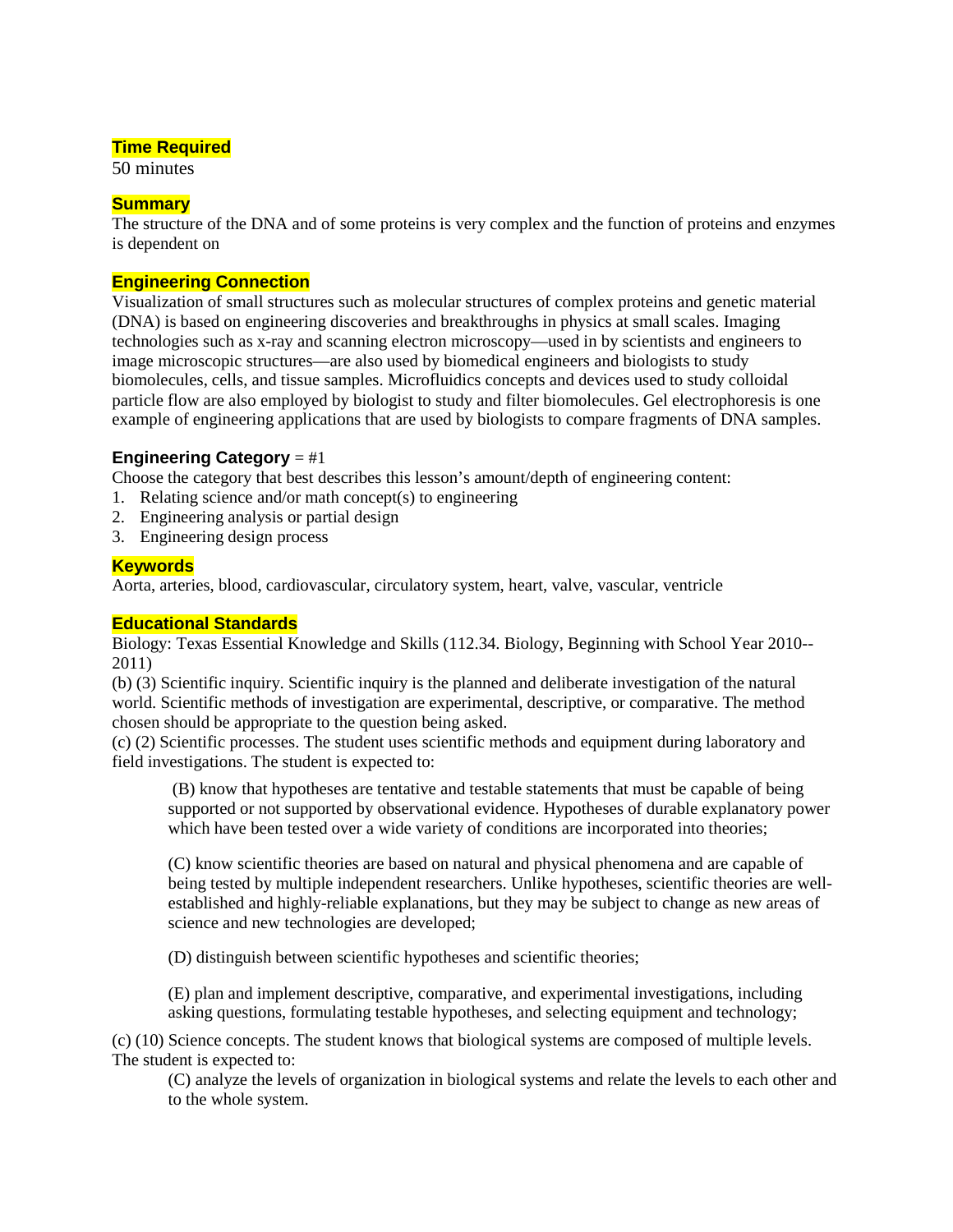#### **Pre-Requisite Knowledge**

Basic knowledge about genetics: DNA, the four nucleotide bases and the base pairing rules, DNA double helix structure.

#### **Learning Objectives**

After this lesson, students should be able to:

- Explain the function of the heart and its cycle
- Recognize the heart as a four chambered pump
- Know the difference between the atrioventricular valves and semilunar valves
- Know the most common heart problems such as valve disorders, arrhythmia, heart failures, infarction

#### **Introduction / Motivation**

Genetics and the study of biomolecules such as proteins and enzymes rely in part on theoretical/computational models and on atomic scale microscopy. In particular, the discovery of the DNA structure—the double helix—and its replication and transcription processes has led to new discoveries in molecular biology and medicine. Scientists have tried to predict the arrangement of molecules (nucleotide bases, phosphate and sugar groups) that make up the DNA using theoretical models based on the atomic and molecular interactions but no validation or comparison between the structure predicted by models and the real structure existed. In 1953, the double helix structure of the DNA based on x-ray analysis of DNA was published. It was a decade later that atomic force microscopy and other ultra-high resolution microscopy technologies were used to confirm this finding. Show students molecular images of DNA, RNA, proteins, and enzymes and ask them to guess how scientists have determined their complex shapes. How do they know that the DNA or the hemoglobin look the way they do? Is it possible to look at the crystalline structure of molecules? The answer is yes, but not by using conventional microscopy, but more complex technologies such as x-ray diffraction, transmission electron microscope (TEM), atomic force microscopy, fluorescence resonance energy transfer, magnetic resonance force microscopy, etc. What are these technologies, how do they work, what are the basic principles behind them? These are all questions that can lead to discussions about modern molecular imaging.

#### **Lesson Background & Concepts for Teachers**

The molecular structure (the shape) of chemical compounds and biological macromolecules (DNA, proteins) has been determined using X-ray but newer imaging methods such as electron microscopy and magnetic resonance are being used as well. The structures of the DNA, RNA, proteins that you have seen in many images represent schematics showing the approximated positions of the atoms form a particular molecule. These schematics as well as the crystalline structures of molecules have been constructed from data obtained from X-ray crystallography and theoretical models based on atomic and molecular interactions. It was only in the later part of the twentieth century that advancements in atomic scale microscopy have allowed the visualization of molecular structures and the validation of many theoretical models.

This lesson and its associated activity should complement the typical lesson on DNA structure or protein and enzyme structure/function. It is design to have students inquire about molecular imaging and the physics concepts behind it. The lesson should start with a discussion and presentation of the structure of biomolecules and the arrangement of atoms inside the molecules. Simple examples such as the water molecule, carbohydrates and lipids should be presented and the molecular interactions that determine the structures should be introduced with reference to previous chemistry courses. Then, more complex molecular structures should be introduced, again, discussing the effect of atomic interactions of the molecular structures and how chemical models can predict the structure.